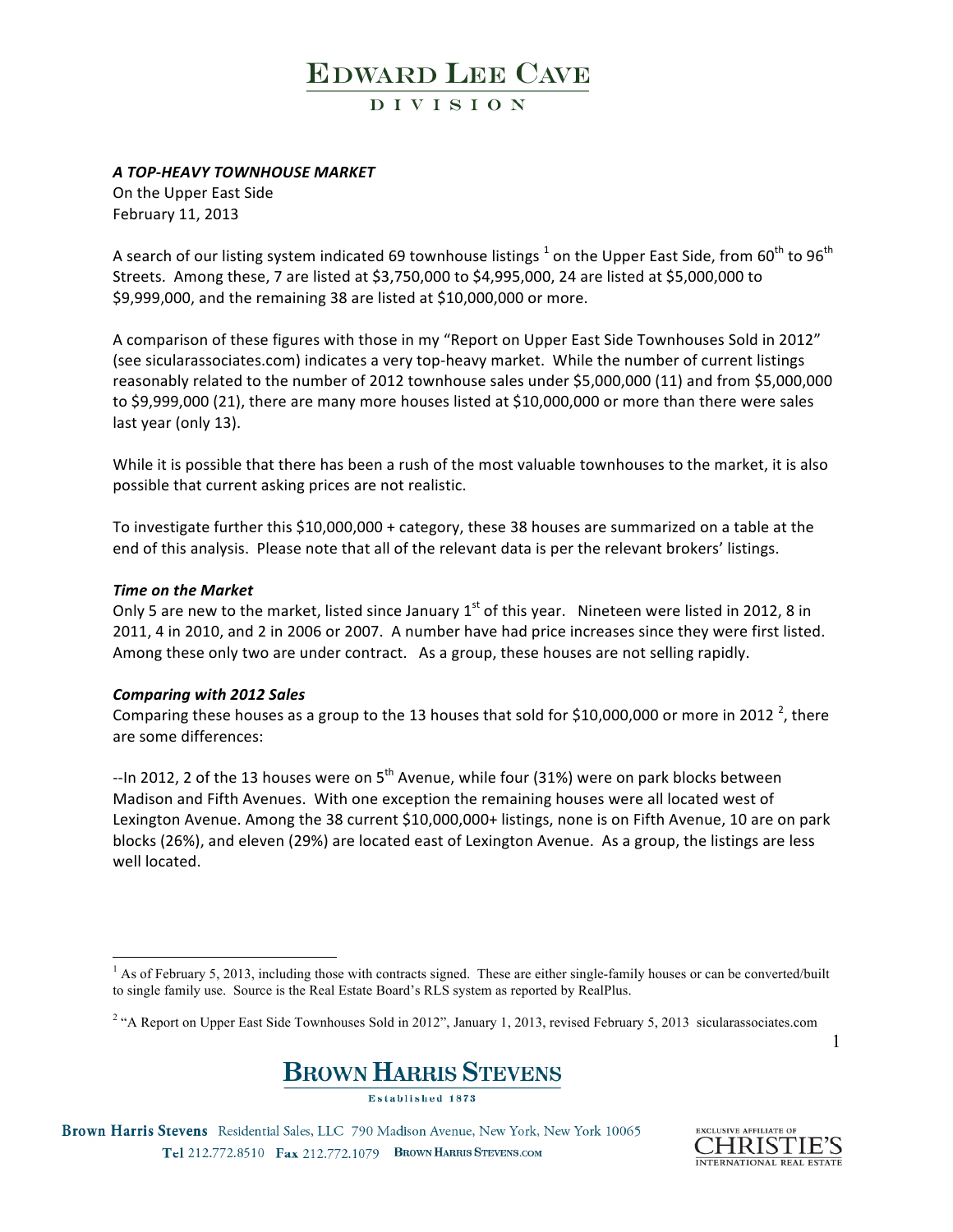### DIVISION

--In 2012, the narrowest of these houses was 19'9". None of them exceeded 28'. Among the current listings, 5 are only 16-18.5 feet wide. On the other hand, three measure 30, 35 and 40 feet in width. The current listings are both narrower and wider.

--In 2012, the smallest of these houses were about 5,100 square feet. The remaining were over 6,000 square feet and five (38%) had 10,000 square feet or more. Among the current listings, two have less than 5,000 square feet, and a third has 5,287 square feet. Thirteen (34%) have 10,000 square feet or more. 

--Regarding condition, 6 of the houses that sold in 2012 were renovated or newly renovated. Among the listings, 19 are renovated or newly renovated, roughly the same proportion.

--Regarding price in 2012, three sold at \$1,300 to \$1,400 per square foot. All the remaining sold for over \$1,900 per square foot. The highest sale prices were in the mid and upper \$2,000's, while the highest sold at \$3,168 per square foot. Among the current listings, 13 (34%) are asking over \$3,000 per square foot, a huge increase.

In whole prices, in 2012, seven houses sold for under \$20,000,000 (54%); three (23%) sold in the twenty millions; one sold at \$32,000,000 and another at \$42,000,000. Among the current listings, 17 (45%) are asking under \$20,000,000; 14 are asking in the twenty millions (37%); four are asking in the thirties  $(11%)$ ; two in the forties, and one is asking \$90,000,000.

The current listings, as a group are both less well located and more expensive. Differences in the other parameters are less dramatic.

#### *Individual Houses*

Following are two examples of houses asking \$10,000,000 or more, their characteristics and their pricing. 

In the East 90's, between Park and Lexington Avenues, a 25', clapboard, four-story house of about 4,300 square feet was recently listed for \$10,500,000. The house has daylight, good ceiling heights and square rooms. The original stair bannister is intact and the stairhall is wide. Ceiling and doorway moldings are plain but substantial. It has been remodeled and superbly maintained and an elevator has been added, although the improvements are no longer brand new. Regarding pricing, a former carriage house, with a stable and about 5,500 square feet, at 113 East  $90^{th}$  Street, sold in 2011 for \$9,875,000. Otherwise, Carnegie Hill townhouse sales, between Park and Lexington Avenues, have ranged from approximately \$3,000,000 to \$7,000,000 over the past few years, calling this asking price into question.



**Established 1873** 

Brown Harris Stevens Residential Sales, LLC 790 Madison Avenue, New York, New York 10065 Tel 212.772.8510 Fax 212.772.1079 BROWN HARRIS STEVENS.COM

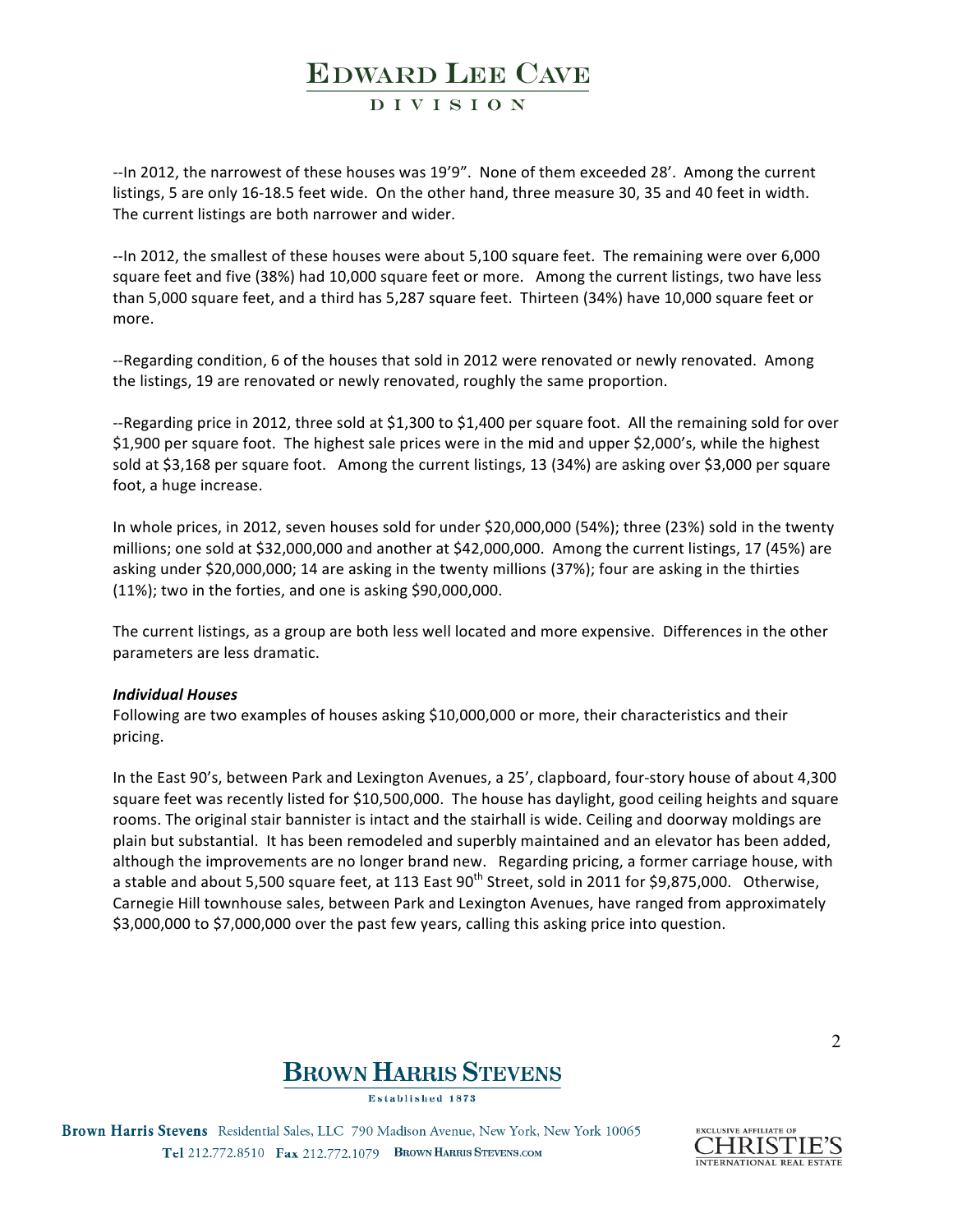### DIVISION

In the East 70's, between  $5<sup>th</sup>$  and Madison Avenues, a five-story, 22', neo-Georgian house of about 7,800 square feet was listed last July for \$24,000,000 and is still listed at that price. There are two very grand and nicely detailed rooms on the parlour floor, and the third floor bedrooms are very generous, but the house is presently divided into a triplex and four smaller apartments. Significant work would be required to re-create the original mansion. Three other park-block single-family houses selling between \$21,000,000 and \$24,750,000 in 2012 and 2011 were all both undivided and renovated. (These ranged from 6,900 to 12,500 square feet.) In this case, the asking price does not appear to reflect condition.

#### *Conclusion*

The heavy number of listings at the top end of the Upper East Side townhouse market is unfortunate. In addition to size and quality, values at the upper end of the market depend on the perception of rarity. This is certainly not the case at present. Individual owners' decisions--that their houses' unique characteristics merit the highest prices--has the opposite result in aggregate. Excess supply commodifies any market, as buyers question the validity of price, and it puts downward pressure on those owners who truly want to sell.

If I can answer any questions or help you with the purchase or sale of a townhouse, please contact me at larry.sicular@sicularassociates.com or at 212-749-9525.

*Lawrence Sicular* 

### WHO IS LARRY SICULAR?

www.sicularassociates.com Member of the Appraisal Institute, MAI, RM Associate Broker at Brown Harris Stevens, Edward Lee Cave Division Adjunct Professor, New York University, Schack Institute of Real Estate Arbitrator, American Arbitration Association Princeton, BA 1975; Columbia, MBA 1978 Cell: 917-282-1202 E-mail: larry.sicular@sicularassociates.com



Established 1873

Brown Harris Stevens Residential Sales, LLC 790 Madison Avenue, New York, New York 10065 Tel 212.772.8510 Fax 212.772.1079 BROWN HARRIS STEVENS.COM